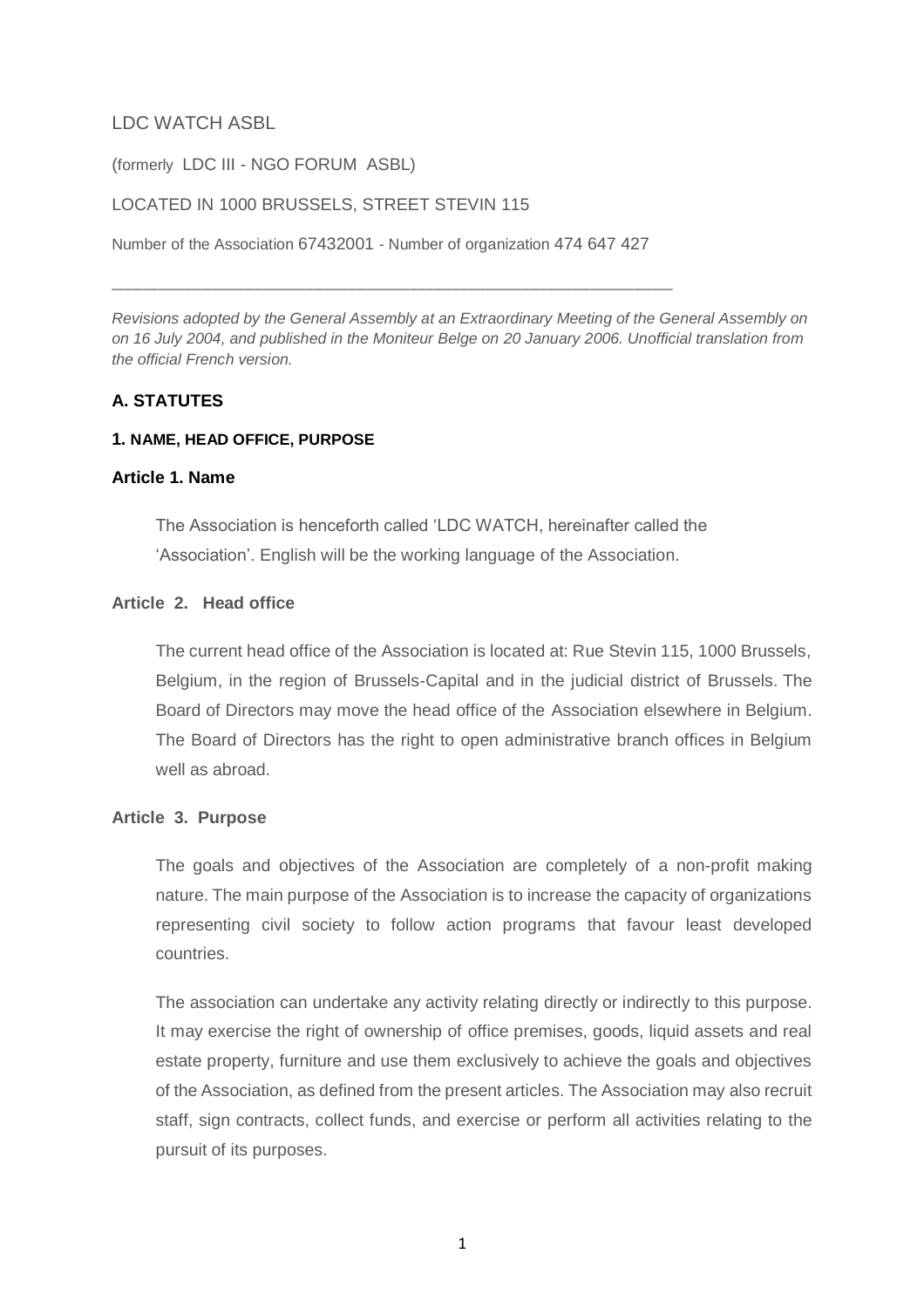In pursuance of its goals and objectives, the Association will encourage cooperation at European, international and / or national levels, and will cooperate in programs and projects of partners or member organizations, whose purpose is similar. The association is not involved in industrial or commercial activities and does not seek to procure any material gain for its members.

## **Article 4. Tenure of the Association**

The Association is formed for an indefinite period.

## **II. MEMBERS**

# **Article 5. Number; Criteria; Categories**

- 5.1 The Association will be comprised of at least three (3) natural persons or legal entities, who will function in accordance with the customs and regulations of their countries of origin.
- 5.2 Each member of the Association that is a legal entity will nominate a person as its designated representative and may nominate a deputy representative who will act in the name of the absent representative with respect to questions relating to the Association, comprising but not limited to, participating and voting during meetings of the General Assembly, and if applicable, of the Board of Directors. Each member of the Association that is a legal entity will have the right to replace the said representative or the deputy in compliance with the Internal Rules of the Association.
- 5.3 There is a category of members having voting rights: the Effective Members, (hereafter called collectively the "Members of the Association ")
- 5.4 The Effective Members of the Association will be individuals and/or legal entities, Belgian or foreign, that meet the following conditions.
	- a. Is active in the fight for the elimination of poverty in Least Developed Countries,
	- b. Supports the goals and the objectives of the Association, and
	- c. Commits to complying with the Statutes and the decisions taken by the Board of Directors.

# **Article 6. Admission of new Members, Contributions; Loss of Membership**

6.1 The admission of a new Member will be approved by the Board of Directors in accordance with the Internal Rules of the Association.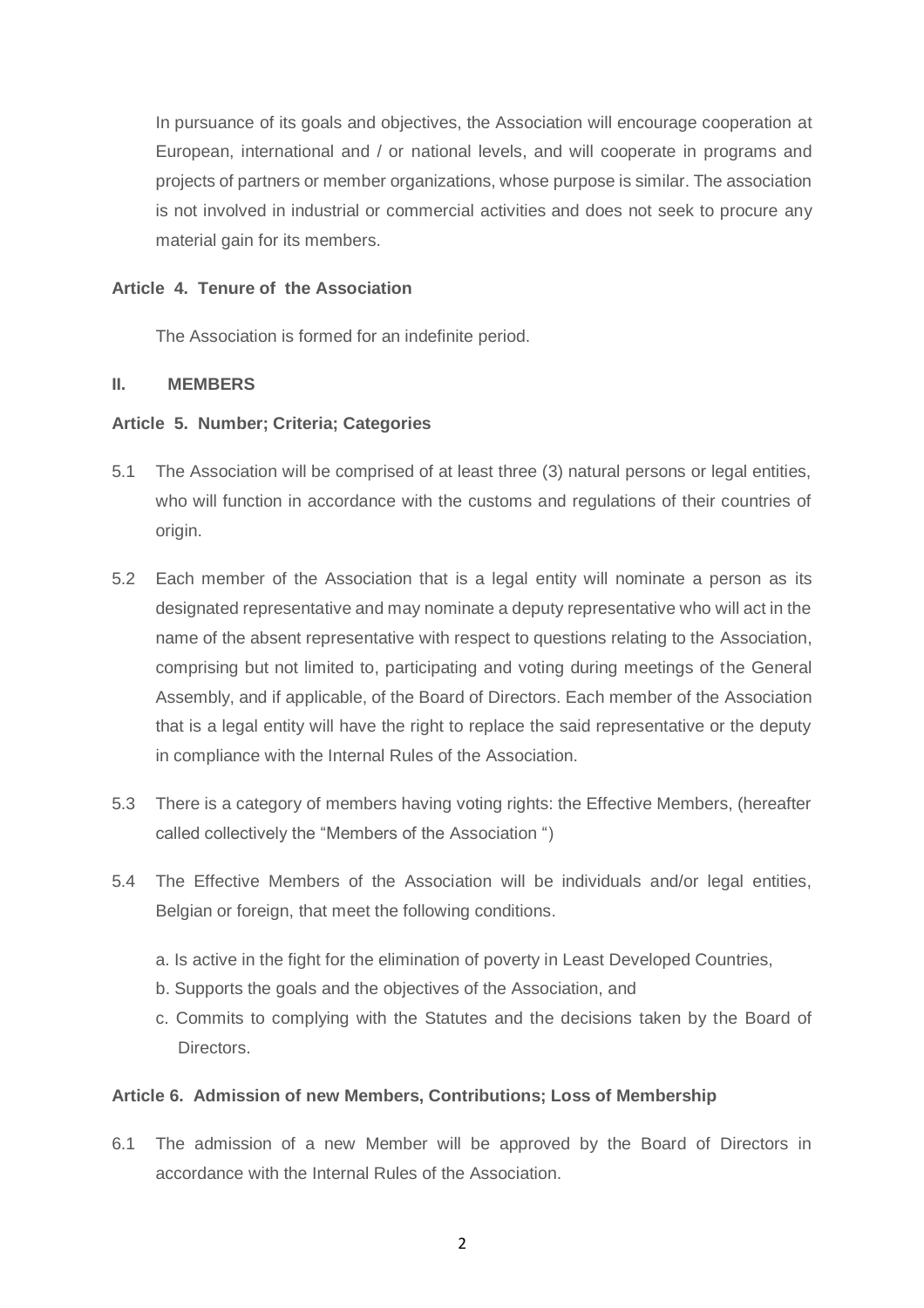- 6.2 Members will pay to the Association an annual contribution whose amount will be determined by the Board of Directors in accordance with the Internal Rules of the Association. Notwithstanding the decision of the Board of Directors, the amount of the annual contribution may never exceed a sum amounting to 5000 (five thousand) Euros. The Board of Directors may decide to waive a part or the whole amount of contributions of a Member.
- 6.3 Any Member failing to pay his/her annual contribution when it is due, and after having been duly informed by the Board of Directors, will be deemed to have resigned from Membership of the Association by virtue of Article 6 4 of these Statutes.
- 6.4 The affiliation will be considered terminated,
	- \* on the resignation of a Member;
	- after a decision taken by the General Assembly by a majority of two thirds (2/3) based on the behavior of a member that is considered by the General Assembly, at its sole discretion, as likely to cause prejudice to the reputation and good conduct of the Association. The Member in question will have the opportunity to submit his defense before a General Assembly vote on the revocation of his affiliation.
- 6.5 Any member who has ceased to belong to the Association will be deprived of all the rights which he/she/it enjoyed as a member of the Association.

## **III. GENERAL ASSEMBLY**

## **Article 7. Composition, Power**

- 7.1 The General Assembly will be composed of all the Members of the Association.
- 7.2 Only Members of the Association who have paid all amounts due to the Association, including the Members' contributions, will have the right to vote in meetings of the General Assembly. Each Member will have the right to only one vote.
- 7.3 The General Assembly will possess all powers required for the achievement of the object of the Association. More particularly, the General Assembly will have exclusive rights:
	- \* to amend the present Statutes;
	- \* to approve the budget and accounts;
	- \* to exclude a Member;
	- to appoint and dismiss members of the Board of Directors;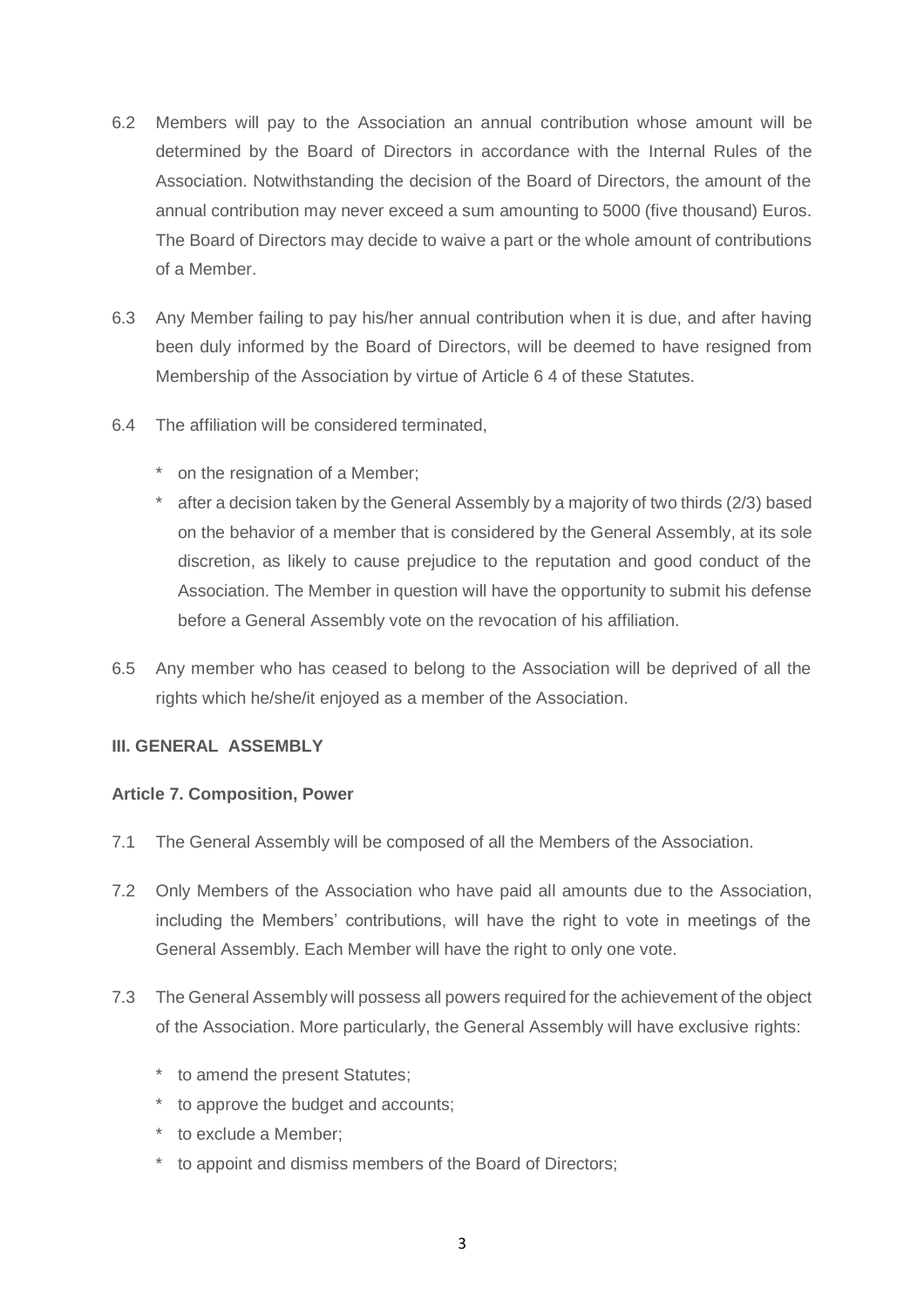- \* to appoint and dismiss potential commissioners;
- \* to define possible remuneration of Members of the Board of Directors and commissioners;
- \* to grant the discharge of Members of the Board of Directors and commissioners;
- \* to the dissolution and liquidation of the Association.

# **Article 8. Meetings and Convocation**

- 8.1 The General Assembly will meet at least once a year in any place, in Belgium or abroad, indicated in the convening notice and signed by the Chair or in his name, and sent at least four (4) weeks before the date of the meeting.
- 8.2 An extraordinary meeting of the General Assembly may be equally convened;
	- a. by the Chairman of the Association each time when the interests of the Association demands,
	- b. further to a resolution of the Board of Directors, or
	- c. at the written request of one-fifth of the Membership of the Association.
- 8.3 Members of the Association who are not personally present in an ordinary or an extraordinary meeting will be authorized to participate or vote by proxy. A representative, who must be a Member of the Association, may not represent more than two other Members. All proxies will be presented to the Chairman before the opening of the meeting.
- 8.4 All the meetings of the General Assembly will be presided over by the Chair of the Association, or in his/her absence, by a person nominated by the Members of the Board of Directors present in the said meeting.

## **Article 9. Quorums; Required majority**

- 9.1 The General Assembly may only legitimately deliberate if one-third (1/3) of the Members of the Association are present or represented
- 9.2 All resolutions will be adopted by a simple majority of the votes in the record of the General Assembly except where the statutes stipulate otherwise. In the case of a tied vote out of total votes of the General Assembly, the chair of the meeting will cast the decisive vote. All the resolutions will be communicated to all Members of the Association.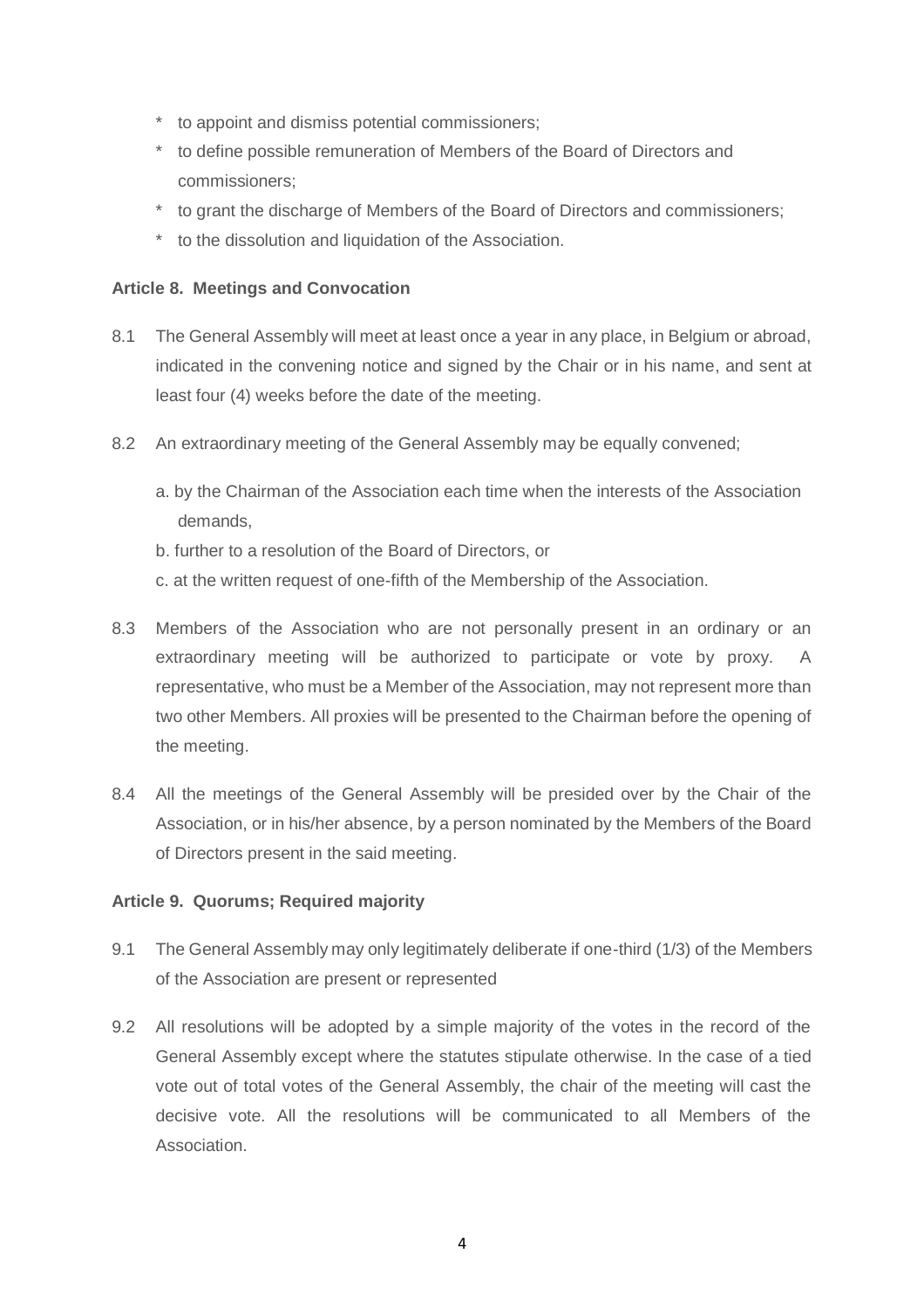9.3 Except where there is unanimous agreement to the contrary, the General Assembly will only consider issues included in the agenda.

# **Article 10. Register**

All resolutions adopted by the General Assembly will be recorded by the Secretary in a register signed by the Chair and kept by the Secretary or any other person nominated for this purpose by the Board of Directors and will be at the disposal of the Members of the Association. In the absence of the Secretary, the Chair of the meeting will nominate any other person to act as the secretary of the meeting.

# **IV. BOARD OF EXECUTIVE DIRECTORS**

# **Article 11. Number of directors, Competences**

- 11.1. The Association will be managed by a Board of Directors, comprising at least three (3) persons and at most twelve (12) persons, who do not need to be Members of the Association. However, if the Association has only three (3) Members, the Board of Directors will consist of two (2) members. If the number of the members of the Board of Directors falls below the stated minimum number, the Board of Directors retains its capacity to act. Nevertheless, the General Assembly will be obliged to replace the vacant place(s) as soon as possible, in accordance with the provisions of the present Statutes.
- 11.2 The members of the Board of Directors will be nominated by the General Assembly, in accordance with the criteria and the procedures defined by the Internal Rules of the Association, for a period of two (2) years, renewable.
- 11.3 A decision on the exclusion of a Member of the Board of Directors can only be taken by a two-thirds (2/3rd) majority of the members present or represented in the meeting of the General Assembly during which such a decision is taken.
- 11.4 The Members of the Board of Directors can be reimbursed for expenses incurred related to their activities and functions in the capacity as members of the Board.

# **Article 12. Functions within the Board**

12.1 The Board of Directors will elect, from amongst its members, a Chair, a Secretary and a Treasurer of the Association, elected for a period of two (2) years, unless otherwise stipulated during such an election.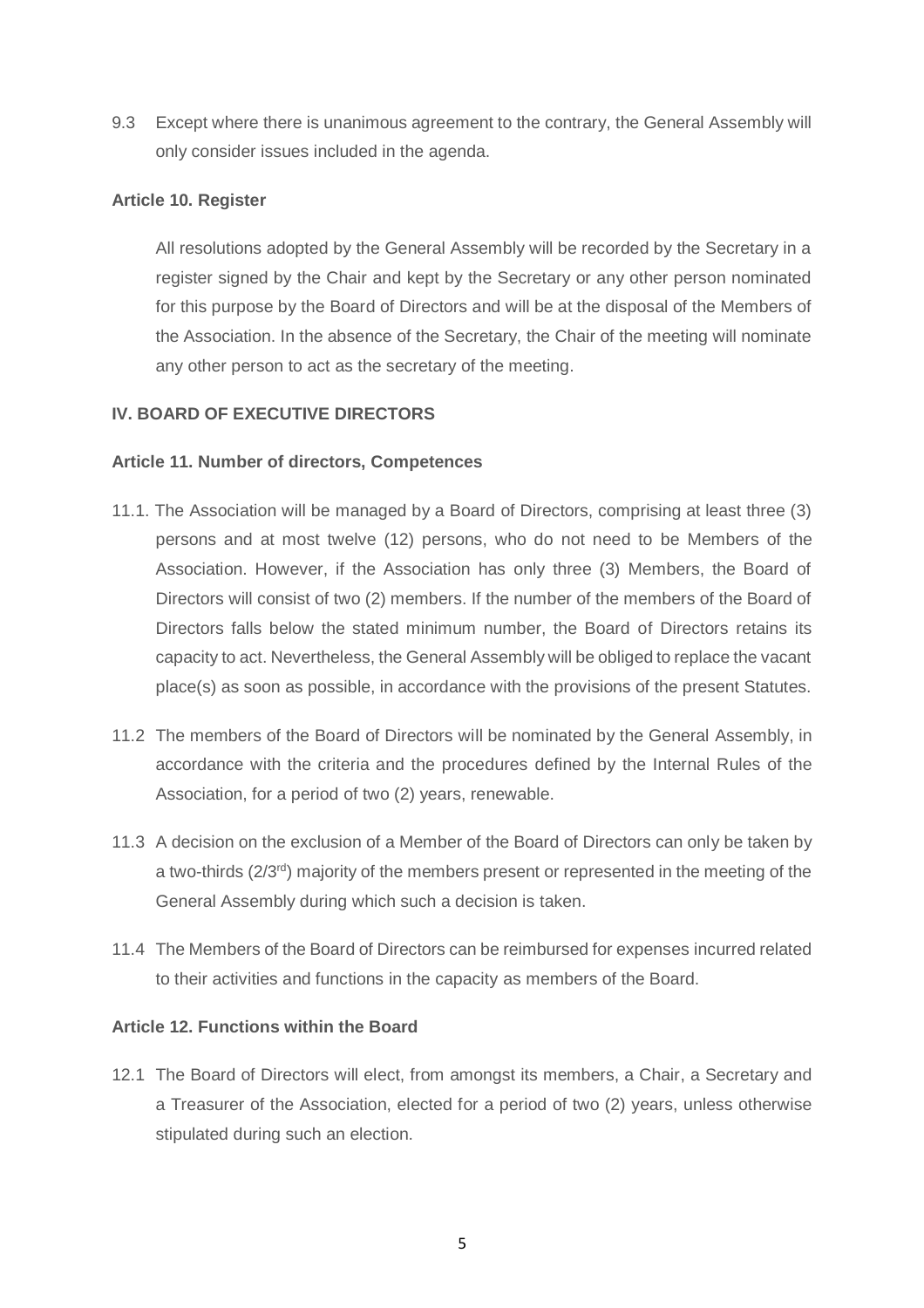12.2 The Board of Directors has the right to create other posts, whenever it feels this to be necessary and appropriate, and appoint the persons from amongst its members to these posts.

# **Article 13. Meetings, Quorum, Required Majority**

13.1 The Board of Directors will meet at least once a year and will be convened by the Chair, or in his/her name, and sent at least two weeks before the date of the meeting. An extraordinary meeting of the Board of Directors may also be convened whenever the interests of the Association require or at the written request of a majority of the members of the Board of Directors.

In case of emergency, the presence in the extraordinary meetings of the Board of Executive Directors is not required in person and these can be organized in a manner stipulated in the convocation, including via phone, videoconference, the postal mail, email or fax, as long as all members of the Board receive a convocation at least a week in advance, including the agenda and sufficient information in order to understand the points listed in the agenda.

If an extraordinary meeting must be held in writing, without the possibility of oral proceedings, the convening of the meeting must explain the reasons why the meeting is held in this manner. Any decision taken during an extraordinary meeting held outside the physical presence of the members will be the subject to ratification at the next meeting of the Board of Directors held in the physical presence of its members.

13.2 The Board of Directors may only formerly deliberate if at least half (1/2) of its members are present or represented. A member of the Board unable to be present in person at a meeting in ordinary or extraordinary session may participate or vote by proxy.

A proxy, who must be a member of the Board of Directors, may not represent more than two other members of the Board. All proxies must be submitted to the Chair before the opening of the meeting.

- 13.3 All meetings of the Board of Directors will be presided over by the Chair of the Executive Board, or in his/her absence, by a person designated by the members of the Board present at the meeting. The Secretary will act as secretary at each meeting of the Council. In the case of absence of the Secretary, the Chair of the meeting shall designate a Secretary of the meeting.
- 13.4 The resolutions of the Board of Directors will be adopted by a simple majority of the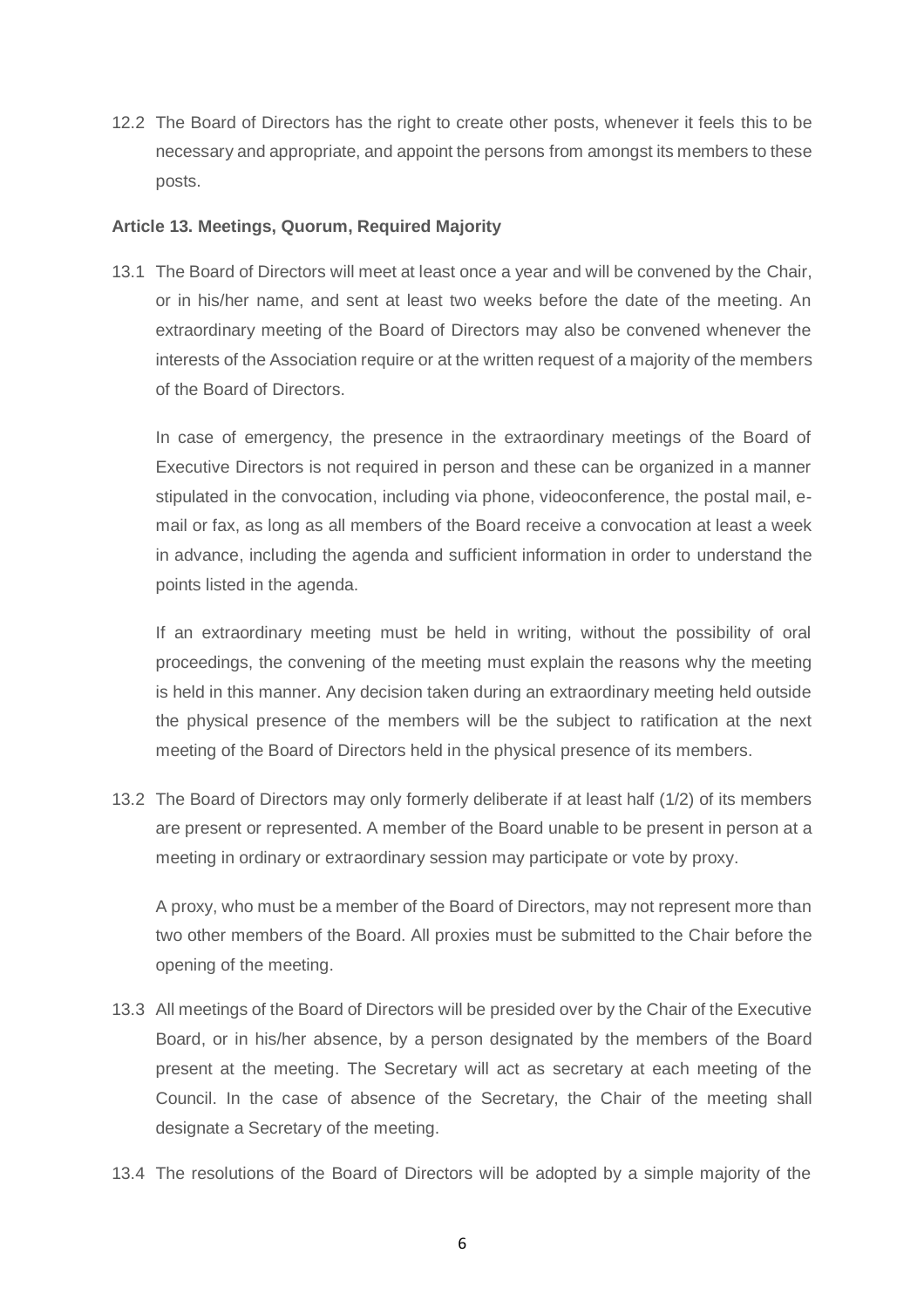votes of the members present or represented.

13.5 If a vote results in an equal number of votes in favour and against, the Chair of the meeting will have the decisive vote.

### **Article 14. Minutes of Proceedings and resolution**

Resolutions of the Board of Directors will be entered in a register signed by the Chair or in his absence by the Vice-Chairman, kept at the disposal of the Members of the Association by the Secretary.

### **Article 15. Powers**

The Board of Directors has complete authority for the administration and management of the Association, subject to the powers reserved for the General Assembly. The Board of Directors may delegate certain limited and specified powers to one or several persons, who need not necessarily be members of the Board of Directors.

### **Article 16. Required signatures**

The power to represent and thus to bind the Association belongs to the Board of Directors and to two (2) members of the Board acting jointly. The members of the Board of Directors are not obliged to prove their authority vis-à-vis third parties.

## **Article 17. Action in Justice**

Any action in Justice involving the Association, in quality of complainant or defendant, will be assumed by the Board of Directors, represented by its President, or by a Member of the Board designated to this effect.

## **V. PERSONNEL**

## **Article 18. Appointment and skills**

- 18.1 The Board of Executive Directors may appoint personnel to which it will assign the functions that they will exercise until they resign or they are removed by the Board of Executive Directors.
- 18.2 The Board of Directors may assign to staff all tasks that it considers appropriate, including the power to manage the day-to-day business of the Association and to represent the Association in exercising those powers. Unless stipulated otherwise at the time of their appointment staff report to the Board of Directors at such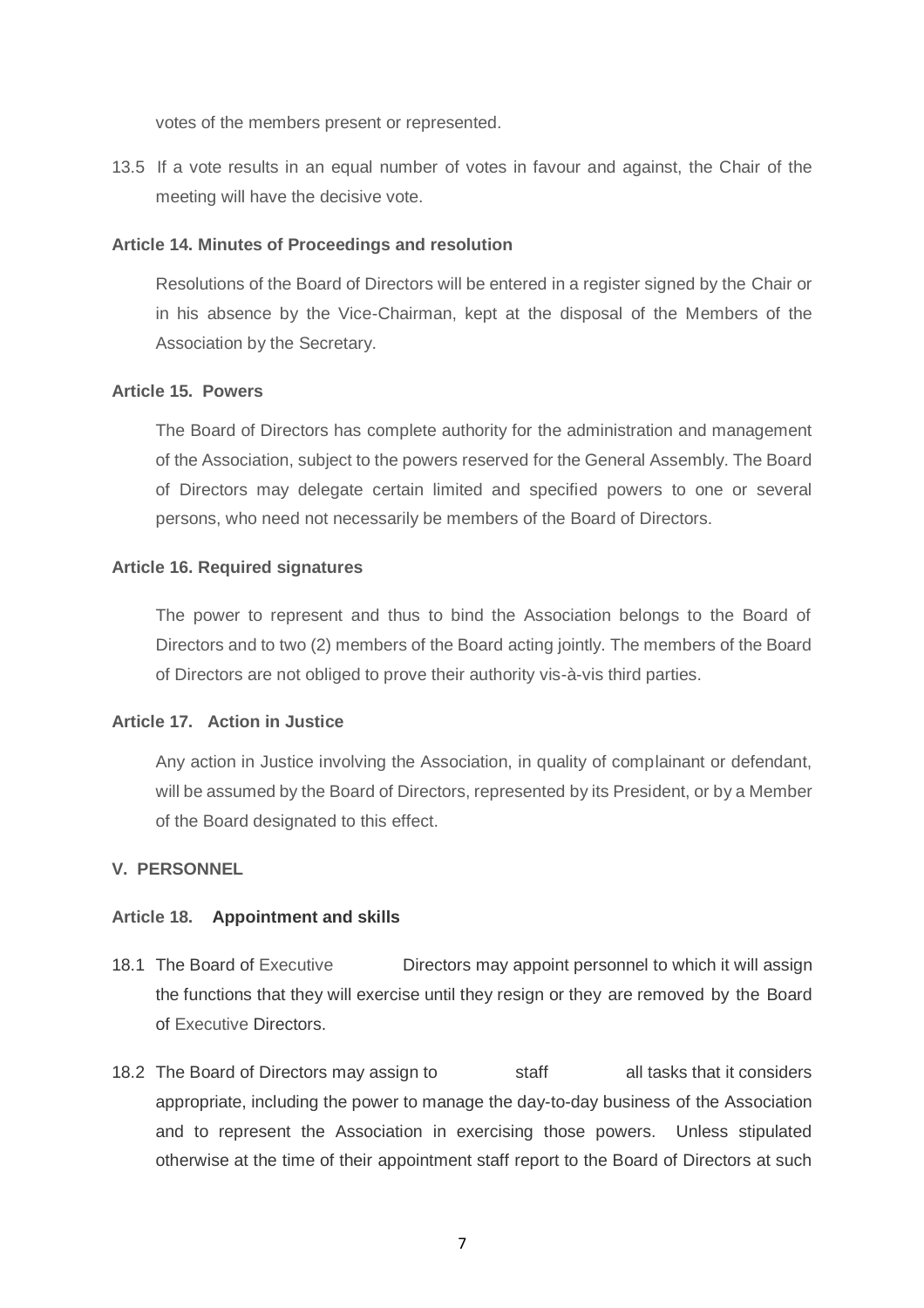times as it considers activities, programs and expenses of the Association

18.3 The General Assembly and the Board of Directors may invite staff members to participate in their meetings when they consider it to be appropriate, and are free to decide to meet exclusively as Members of the Association or members of the Board of Directors without the presence of members of staff.

### **VI BUDGET, ACCOUNTS AND PROPERTY**

### **Article 19 Fund, Fiscal year; Annual accounts; Budget**

- 19.1. The Board of Directors will ensure the supply of funds for the Association through contributions, grants, gifts or bequests, one-time or periodic, and all the additional benefits.
- 19.2. The fiscal year coincides with the calendar year.
- 19 3. The Board of Directors will submit accounts for the previous financial year to the General Assembly for approval within six months of the end of that financial year.
- 19.4 The approval of accounts by the General Assembly will discharge the members of the Board of Directors from liability for the actions included in the annual financial accounts.
- 19.5 The Board of Directors shall provide an estimate of revenue and expenditure for the coming financial year in the form of a budget and submit this to the General Assembly for approval no later than two (2) months before the start of the next fiscal year.

## **VII. AMENDMENT OF THE STATUTES AND DISSOLUTION OF THE ASSOCIATION**

#### **Article 20. Amendments**

- 20.1. Without prejudice to the Law of 27 June 1921, as amended, among others, by the laws of 6 December 2000, and 2 May 2002, any proposal for the amendment of the present Statutes or dissolution of the Association must be made by the Board of Directors or two thirds (2/3) of voting members.
- In the case of such a proposal, the Board of Directors shall inform the members of the Association at least one (1) month before the date on which the General Assembly will meet to discuss the proposal. The proposed amendments must be explicitly indicated in the notice convening the General Assembly.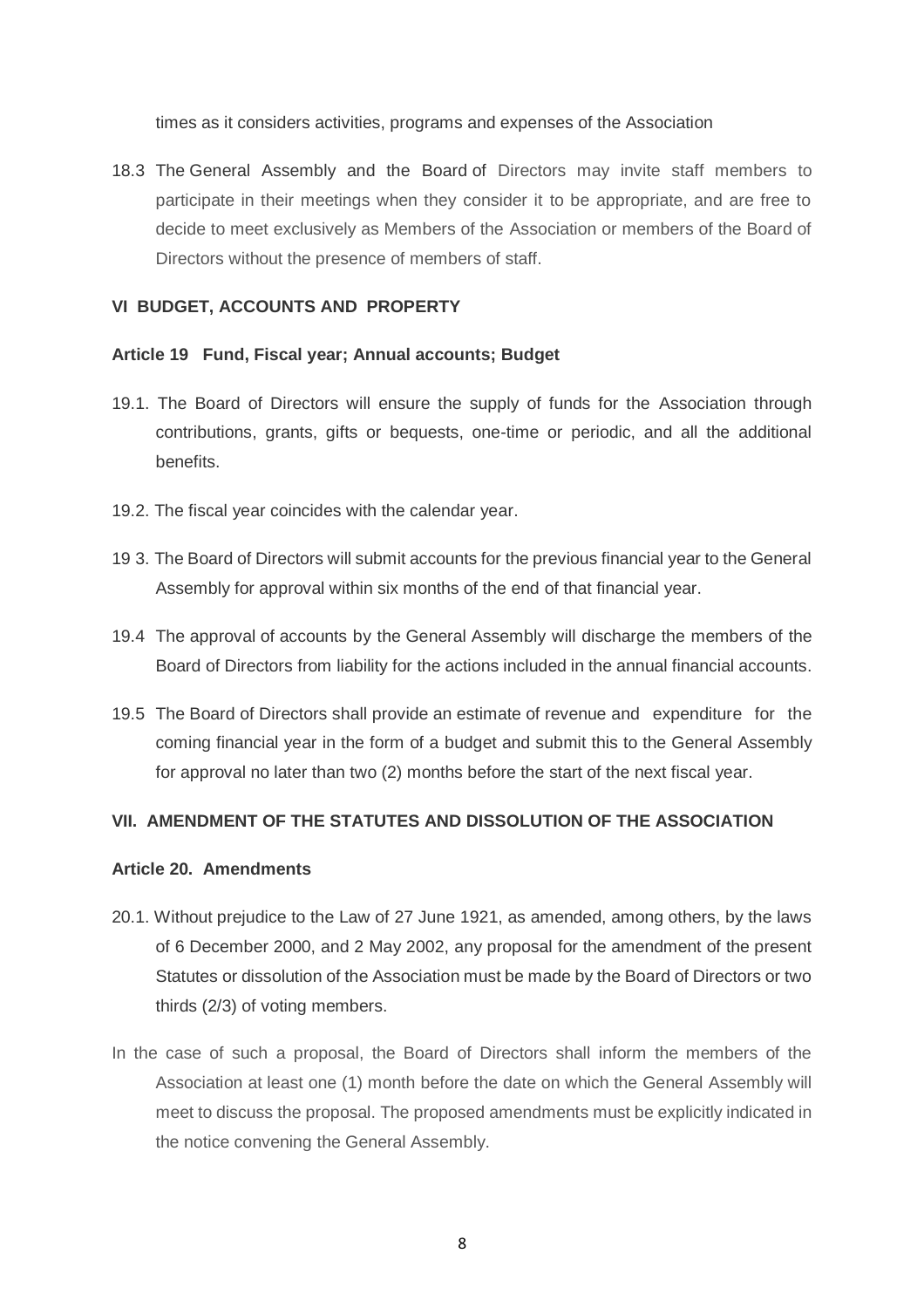20.2 The General Assembly may validly deliberate such a proposal only if two thirds (2/3) of the voting members are present or represented. Except as otherwise provided in this article, a resolution will be adopted if it is approved by a two thirds majority (2/3) of the votes cast by the General Assembly. If the purpose of the proposal is to modify the object of the Association, a resolution will be adopted, if it is approved by four fifths (4/5) of the total of the votes cast in the General Assembly.

However, if the above-mentioned quorum of two-thirds (2/3) of the voting members is not reached, a new meeting of the General Assembly may be convened, with the same conditions as those mentioned above, in the course of which the General Assembly will decide validly and definitively on the proposal, by a majority of the voting members present or represented (as specified in the previous paragraph), regardless of the number of voting members present or represented. The second meeting may not be held less than fifteen days after the first meeting.

20.3 The General Assembly will determine the conditions and the procedure to dissolve and liquidate the Association.

All funds of the Association will be used in the framework of the pursuit of its objects, such as described in Article 3 of the present Statutes. In the case of dissolution, the General Assembly shall designate what organization(s), in Belgium or abroad, recognized(s) in their countries of origin, and created and managed exclusively to continue an object similar to that of the Association, should received the assets of the Association remaining after its dissolution.

20.4 No part of the assets, income, profits or income net of the Association will be allocated to any responsible, employee, agent, proxy, director or any other person, except as reasonable compensation for services rendered to the Association in the framework of accomplishing its object.

# **VIII. INTERNAL RULES**

### **Article 21. Internal Rules**

Subject to the approval of the General Assembly, the Board of Directors may decide by a two-thirds (2/3) majority of votes, in accordance with Article 13 of the present Statutes, to make, amend or annul, in total or in part, the Internal Rules of the Association. The Internal Rules will not contravene the present Statutes.